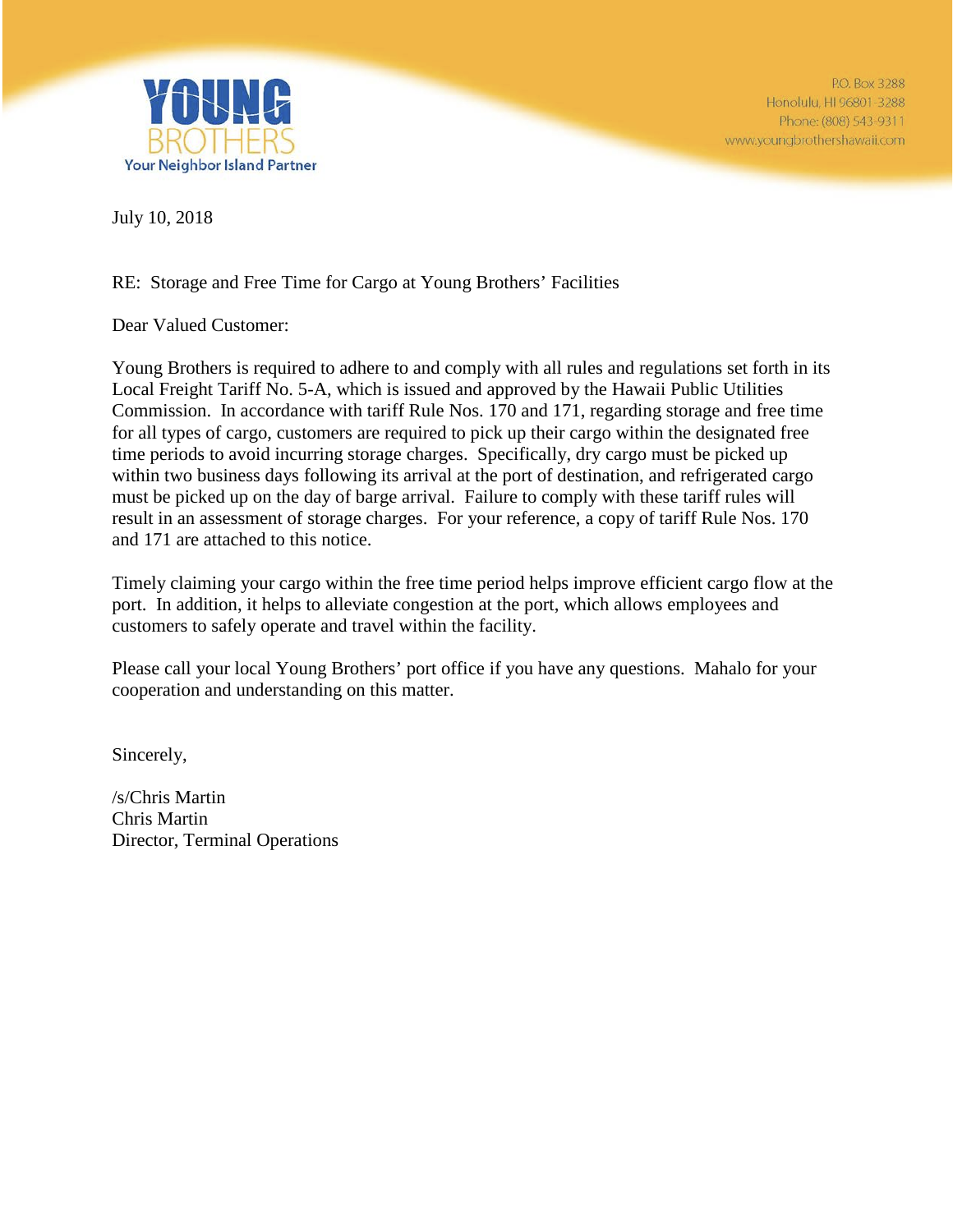## **RULES AND REGULATIONS**

| STORAGE AND FREE TIME - NON REFRIGERATED<br><b>RULE NO.</b>                                                                                                                                                                                                             |                                                                                                                    |     |  |
|-------------------------------------------------------------------------------------------------------------------------------------------------------------------------------------------------------------------------------------------------------------------------|--------------------------------------------------------------------------------------------------------------------|-----|--|
| Except as otherwise provided, consignee must take delivery of goods within the free time<br>specified in this rule; otherwise all expenses, penalties or charges and Carrier's lien for charges<br>assessed against goods shall be for the account of consignee.        |                                                                                                                    | 170 |  |
| A. Free time for cargo and containers available at Carrier's facility: Free time expires two (2)<br>business days following the day the cargo is discharged from Carrier's vessel. Saturday,<br>Sunday and legal holidays will not be counted when computing free time. |                                                                                                                    |     |  |
| 1. After expiration of free time, Carrier may, at its option, either remove goods from<br>Carrier's equipment or hold goods in original equipment shipped.                                                                                                              |                                                                                                                    |     |  |
| 2. When goods are removed or transferred from Carrier's equipment by Carrier,<br>rehandling charges of \$12.26 per revenue ton or fraction thereof will be assessed.                                                                                                    |                                                                                                                    |     |  |
| 3. When goods are held in or on Carrier's containers, flatrack or platform, equipment<br>rental charges of \$91.43 per 20-foot unit and \$119.26 per 40-foot unit per calendar day<br>or fraction thereof, including the day of actual delivery, will be assessed.      |                                                                                                                    |     |  |
| 4. When goods are held in or on Carrier's vans, equipment rental charges of [I]\$55.00 per<br>unit per calendar day or fraction thereof, including the day of actual delivery, will be<br>assessed.                                                                     |                                                                                                                    |     |  |
| 5. Charges will be assessed per calendar day or fraction thereof, including the day of<br>actual delivery, after the expiration of free time for the following types of cargo:                                                                                          |                                                                                                                    |     |  |
| Palletized<br>Vehicles<br>\$17.87 per unit<br>Shippers containers<br>All others                                                                                                                                                                                         | \$2.30 per revenue ton or fraction thereof<br>\$1.16 per linear foot<br>\$4.60 per revenue ton or fraction thereof |     |  |
| 6. A minimum charge of \$58.72 will be assessed per shipment for all cargo types.                                                                                                                                                                                       |                                                                                                                    |     |  |
| NOTE:<br>Shipper or consignee may be subject to additional storage charges imposed by the State of<br>Hawaii, Harbors Division of the Department of Transportation, over and above Carrier's storage<br>charges as identified above.                                    |                                                                                                                    |     |  |
| ISSUED: December 19, 2008                                                                                                                                                                                                                                               | EFFECTIVE: August 3, 2009                                                                                          |     |  |
| <b>ISSUED BY: P. Roy Catalani</b><br>YOUNG BROTHERS, LIMITED, PIER 40, HONOLULU, HAWAII 96817                                                                                                                                                                           |                                                                                                                    |     |  |